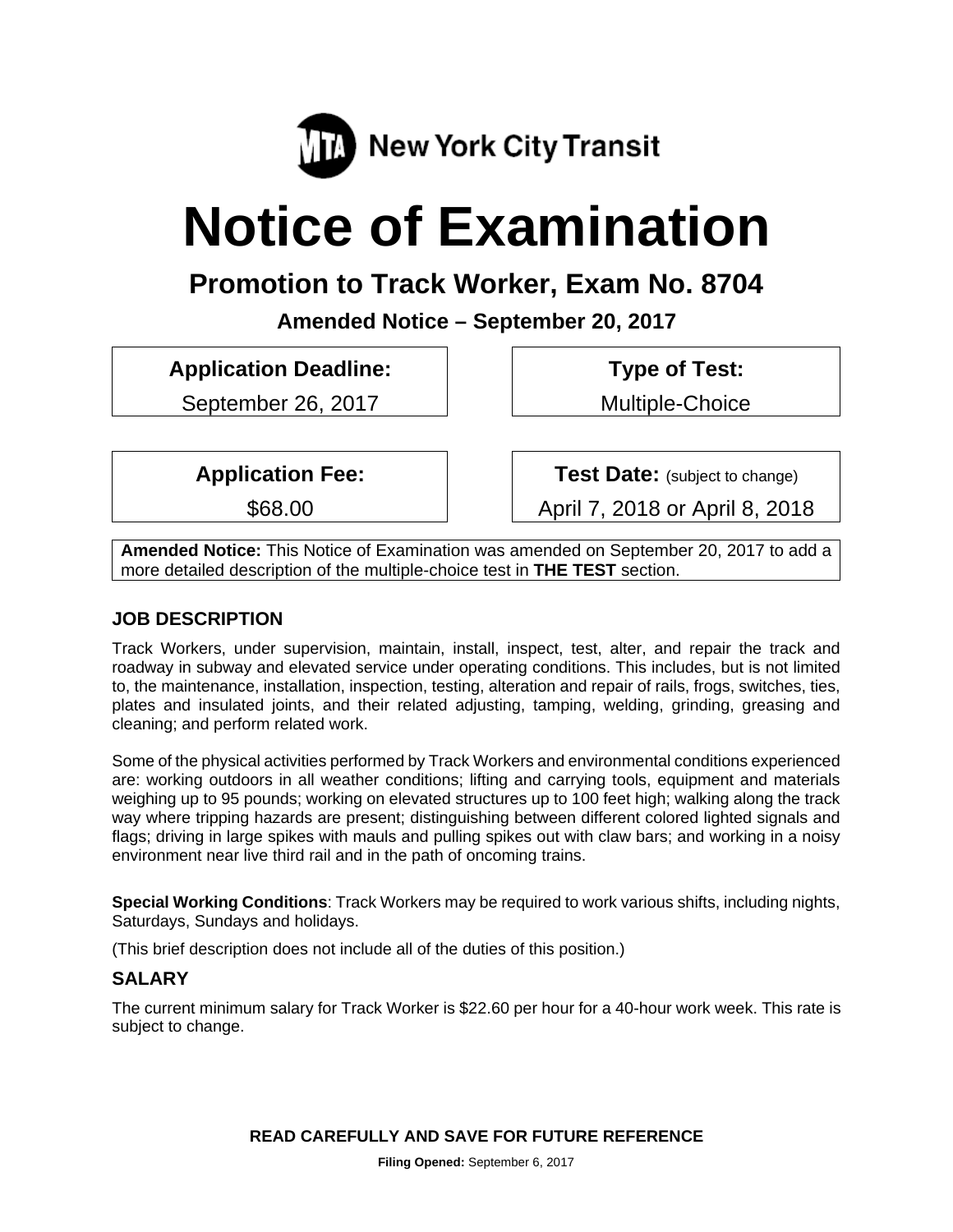# **ELIGIBILITY TO TAKE EXAMINATION**

This examination is open to each employee of MTA New York City Transit who **on the date of the Multiple-Choice test:** 

- 1. Is permanently (not provisionally) employed in or appears on a Preferred List (see Note, below) for the title of Railroad Track Cleaner; and
- 2. Is not otherwise ineligible

(Note: A "Preferred List" is a civil service list which is only for certain former permanent incumbents of the eligible title who have rehiring rights.)

This examination is also open to employees who were appointed to an eligible title pursuant to New York State Civil Service Law, section 55-a, and who meet all other eligibility requirements.

You are responsible for determining whether you meet the eligibility requirements for this examination prior to submitting the *Application*. If you do not know if you are eligible check with **your department's Human Resources representative**. You may be given the test before we verify your eligibility. If you are marked "Not Eligible," your application fee will **not** be refunded and you will **not** receive a score.

This examination is **not** open to employees of Manhattan and Bronx Surface Transportation Operating Authority (MaBSTOA), or to employees of MTA agencies other than MTA New York City Transit.

# **REQUIREMENTS TO BE PROMOTED**

**Probationary Period:** At the time of promotion, you must have completed your probationary period in the eligible title of Railroad Track Cleaner as indicated in the above "Eligibility To Take Examination" section, and you must be permanently employed in the eligible title or your name must appear on a Preferred List for the eligible title at the time of promotion. Additionally, you must have served permanently in the eligible title for at least one year. Time served prior to a break in service of more than one year will not be credited.

**Medical Requirement:** Medical guidelines have been established for the position of Track Worker. Candidates will be examined to determine whether they can perform the essential functions of the position of Track Worker. Where appropriate, a reasonable accommodation will be provided for a person with a disability to enable him or her to take the examination and/or perform the essential function of the job.

**Drug Screening Requirement:** You must pass a drug screening in order to be promoted, and if promoted, you will be subject to random drug and alcohol tests for the duration of your employment. Additionally, if you have tested positive on a drug or alcohol test or had a refusal to test during preemployment or while employed by a Federal DOT-regulated employer during the applicable period, you must have completed the Substance Abuse Professional (SAP) process required by federal law in order to be promoted to this safety-sensitive position.

# **HOW TO SUBMIT AN APPLICATION AND PAY THE APPLICATION FEE**

If you believe you meet the requirements in the "Eligibility to Take Examination" section, submit an application online by the last day of the application period unless you are requesting a Fee Waiver. Applicants who wish to request a Fee Waiver should refer to the "How to Submit an Application When Requesting a Fee Waiver" section below.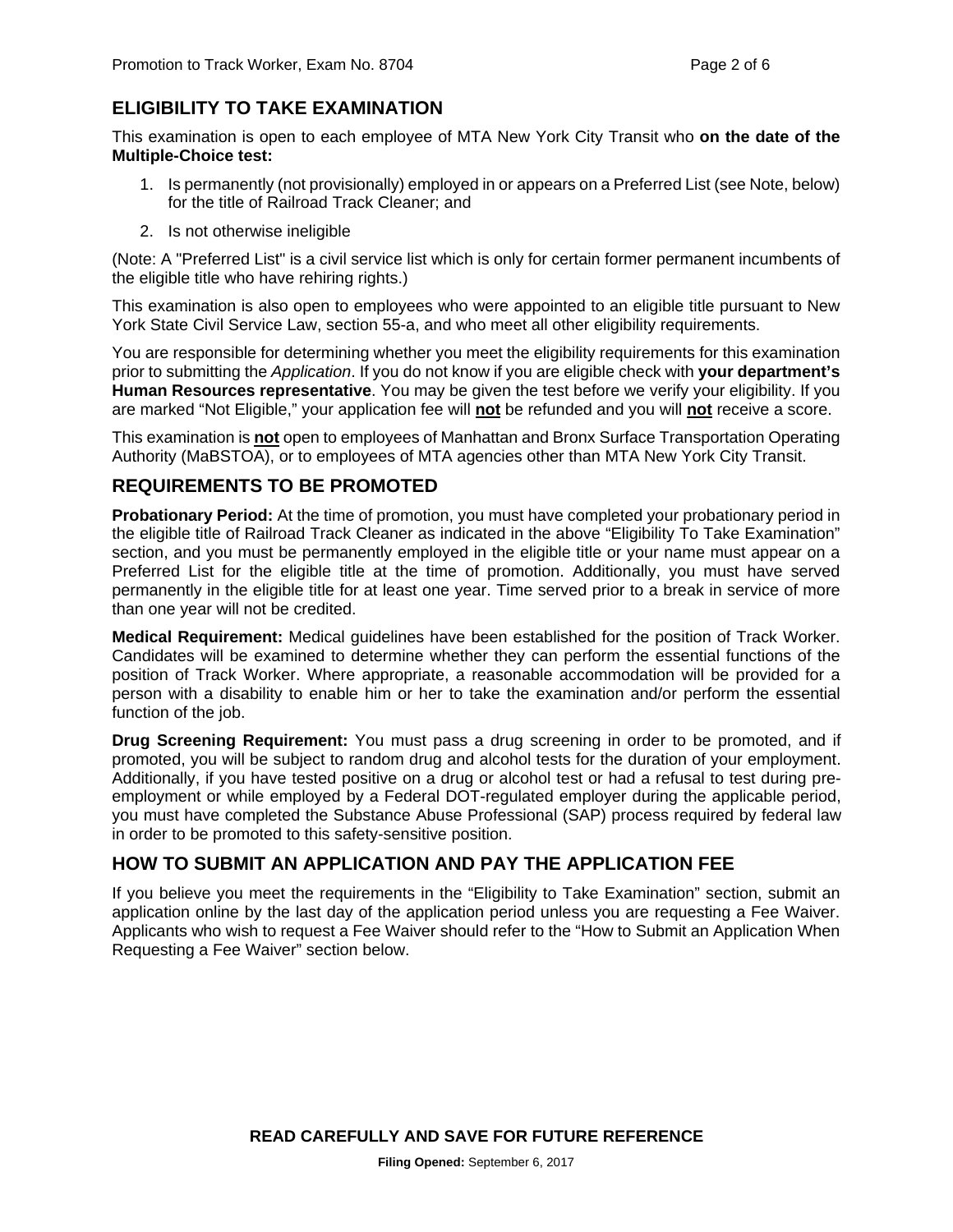#### **HOW TO SUBMIT AN APPLICATION AND PAY THE APPLICATION FEE** (continued)

#### **Online Applications:**

- 1. Apply using the "BSC" employee portal at www.mymta.info by the last day of the *Application*  period.
- 2. You must pay the *Application* fee via payroll deduction. Applicants who request a fee waiver must apply by mail.
- 3. You will be sent a confirmation number after you complete your *Application* and pay the application fee.

Save your confirmation numbers for future reference and proof of filing an Application.

Computers with internet access are available on a limited basis at branches of the New York Public Library, the Brooklyn Public Library and the Queens Library to patrons with a valid library card.

**Application Fee**: This fee is generally not refundable. Under special circumstances, you may be entitled to a refund. You should refer to the Department of Citywide Administrative Services (DCAS) General Exam Regulations to determine if you are entitled to a refund prior to requesting a refund. You can refer to the bottom of the last page of this Notice of Examination for instructions on how to obtain a copy of the DCAS General Exam Regulations.

# **HOW TO SUBMIT AN APPLICATION WHEN REQUESTING A FEE WAIVER**

Applicants who wish to request a Fee Waiver must obtain an *Application* in person at the MTA New York City Transit Exam Information Center as indicated below and must submit the *Application* by mail to the address in the Correspondence section below **by the last day of the application period**.

MTA New York City Transit will not accept applications in person. Additional information on requesting an application fee waiver is available with the *Application*.

**MTA New York City Transit Exam Information Center**: Open Monday through Friday, from 9 AM to 3 PM, in the lobby at 180 Livingston Street, Brooklyn, New York. Directions: take the A, C, F, or R trains to the Jay Street-Metro Tech Station, or the 2, 3, or G trains to the Hoyt Street Station.

# **ADMISSION LETTER**

An *Admission Letter* will be mailed to you about 10 days before the date of the Multiple-Choice test. If you do not receive an *Admission Letter* at least 4 days before this date, you may obtain a duplicate letter at the MTA Exam Information Center (as indicated above). A paper copy of the *Admission Letter* is your ticket for admission to the test.

Employees **must** keep their official mailing address **up to date.** Only the address on file with the MTA Business Service Center will be used to mail correspondence, including the *Admission Letter.*

#### **THE TEST**

You will be given a competitive multiple-choice test. A score of at least 70% is required to pass the multiple-choice test. Your score on this test will determine 85% of your final score. Your seniority will determine the remaining 15%. You must pass the multiple-choice test to have your seniority credited. Your seniority score will be 70 plus  $\frac{1}{2}$  point for each three months of completed, permanent continuous service with an agency under the jurisdiction of the Commissioner, Department of Citywide Administrative Services in competitive class titles. Your service will be credited through the date of the multiple-choice test, up to a maximum of 15 years. Time served prior to a break in service of more than one year will not be credited.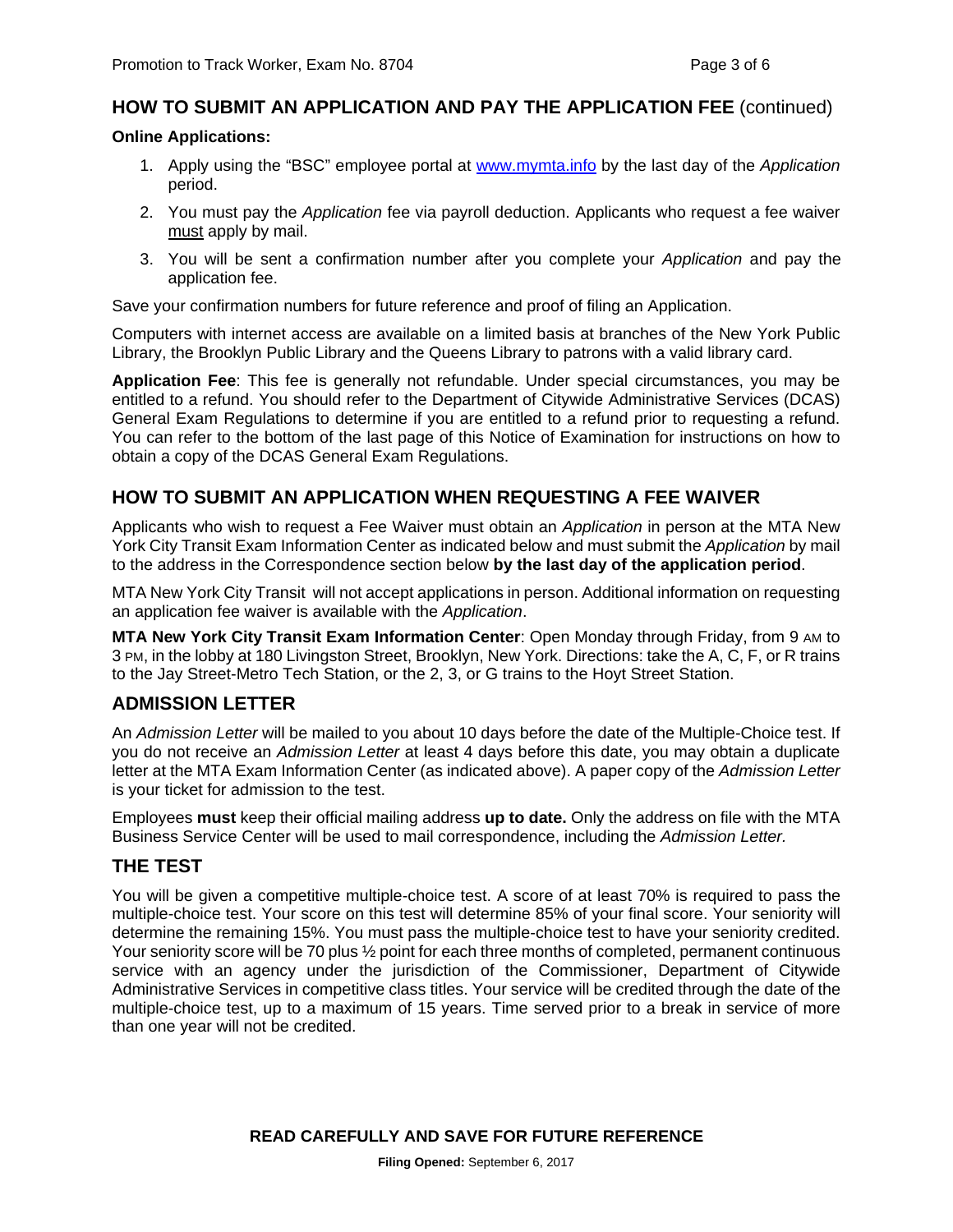# **THE TEST** (continued)

Veterans' or Disabled Veterans' Credit will be granted only to eligible passing candidates who request that they be applied. Veterans' or Disabled Veterans' Credit should be requested at the time of application, but **must** be requested before the date the eligible list is established. Claims for Veterans' or Disabled Veterans' Credit cannot be made once the eligible list is established.

The competitive multiple-choice test may include questions that require the use of any of the following abilities:

**Written Comprehension** – The ability to understand written sentences or paragraphs. Example: Reading and understanding a safety bulletin.

**Written Expression** – The ability to use English words or sentences in writing so others will understand. Example: Writing an incident report.

**Deductive Reasoning** – The ability to apply general rules to specific problems to come up with logical answers. It involves deciding if an answer makes sense. Example: Following the rules for operating equipment.

**Inductive Reasoning** – The ability to combine separate pieces of information, or specific answers to problems to form general rules or conclusions. It includes coming up with a logical explanation for why a series of unrelated events occur together. Example: Determining an unsafe condition based on different issues observed on the track.

**Information Ordering** – The ability to follow correctly a rule or set of rules to arrange things or actions in a certain order. The rule or sets of rules used must be given. The things or actions to be put in order can include numbers, letters, words, pictures, procedures, sentences, and mathematical or logical operations. Example: Laying out track material in the correct order when installing track.

**Memorization** – The ability to remember information, such as words, numbers, pictures, and procedures. Example: Remember instructions given by a supervisor.

**Problem Sensitivity** – The ability to tell when something is wrong or likely to go wrong. It includes being able to identify the whole problem as well as elements of the problem. Example: Recognizing when a track is not installed correctly.

**Visualization** – The ability to imagine how something will look after it is moved around or when its parts are moved or rearranged. Example: Determining how an obstruction along the trackway will look when you are standing on the opposite side of it.

**Spatial Orientation** – The ability to tell where you are in relation to the location of some object or to tell where the object is in relation to you. Example: Determining track configurations based on diagrams.

**Mechanical Aptitude** – The ability to understand and apply mechanical concepts and principles to solve problems. Example: Choosing the appropriate screwdriver to turn a certain screw head.

**Dial/Gauge Reading** – The ability to monitor gauges, dials, or other indicators to ensure that a piece of equipment or machine is working correctly. Example: Reading switch inspection gauges.

**Perceptual Speed** – The ability to quickly and accurately compare similarities and differences among sets of letters, numbers, objects, pictures, or patterns. Example: Navigating the trackway using track marker signs.

# **TEST ADMINISTRATION GUIDELINES**

**Warning:** You are not permitted to enter the test site with cellular phones, smart watches, beepers, pagers, cameras, portable media players, or other electronic devices. Calculators are **not** permitted. Electronic devices with an alphabetic keyboard or with word processing or data recording capabilities such as planners, organizers, etc. are prohibited.

#### **READ CAREFULLY AND SAVE FOR FUTURE REFERENCE**

**Filing Opened:** September 6, 2017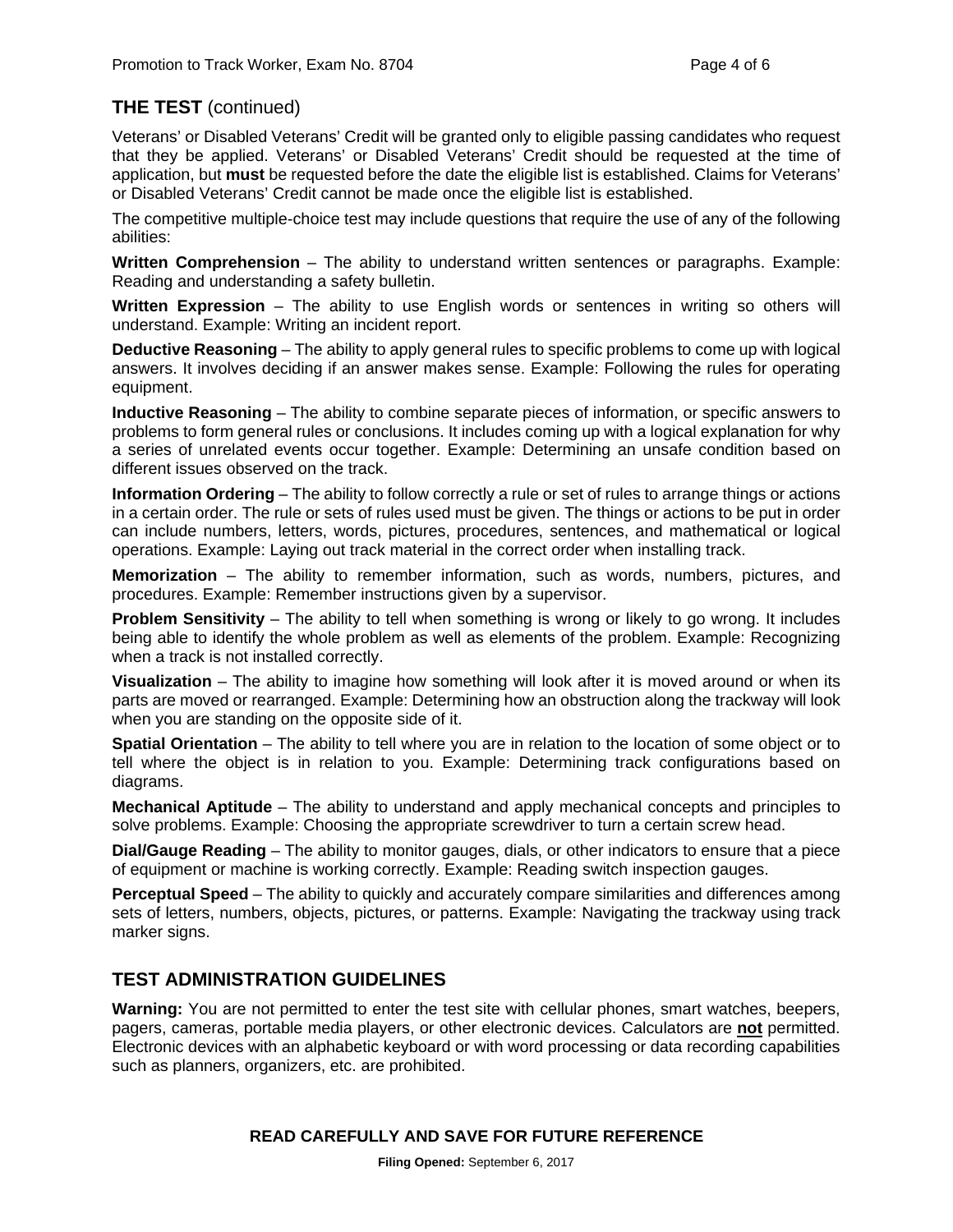# **TEST ADMINISTRATION GUIDELINES** (continued)

If you use any of these devices in the building at any time before, during or after the test, you may **not** receive your test results, your test score may be nullified, and your application fee will **not** be refunded.

You may not have any other person, including children, present with you while you are being processed for or taking the test and no one may wait for you inside of the test site while you are taking the test.

**Leaving:** You must leave the test site once you finish the test. If you leave the test site after being fingerprinted but before finishing the test, you will not be permitted to re-enter. If you disregard this instruction and re-enter the test site, you may not receive your test results, your test score may be nullified, and your application fee will not be refunded.

**Proof of Identity:** You must present your MTA New York City Transit employee identification card when you arrive to take the test.

# **THE TEST RESULTS**

If you pass the multiple-choice test and are marked eligible, your name will be placed in final score on an eligible list and you will be given a list number. You will be notified by mail of your test results. If you meet all requirements and conditions, you will be considered for promotion when your name is reached on the eligible list.

# **SPECIAL ARRANGEMENTS**

**Late Filing:** Consult with **your department's Human Resources representative** to determine the procedure for filing a late *Application* if you meet one of the following conditions:

- 1. You are absent from work for at least one-half of the application period and are unable to apply for reasons such as vacation, sick leave or military duty; or
- 2. You become eligible after the above application period, but on or before the first day of the Multiple-Choice test.

**Make-Up Test:** You may apply for a make-up test if you cannot take the test on the scheduled test date for any of the following reasons:

- 1. Compulsory attendance before a public body;
- 2. On-the-job injury or illness caused by municipal employment where you are an officer or employee of MTA New York City Transit;
- 3. Absence from the test within one week after the death of a spouse, domestic partner, parent, sibling, child or child of a domestic partner;
- 4. Absence due to ordered military duty;
- 5. A clear error for which MTA New York City Transit is responsible; or
- 6. A temporary disability, pregnancy-related, or child-birth-related condition preventing you from taking the test.

To request a make-up test, mail your request with your documentation of special circumstances to the address found in the "Correspondence Section" below within 60 days of your scheduled test date or make the request within 60 days of restoration to your position after performing military duty.

**Special Test Accommodations:** If you plan to request special testing accommodations due to disability or an alternate test date due to your religious belief, follow the instructions included with your *Application* and mail your request to the address found in the "Correspondence" section below no later than 30 days prior to the scheduled test date.